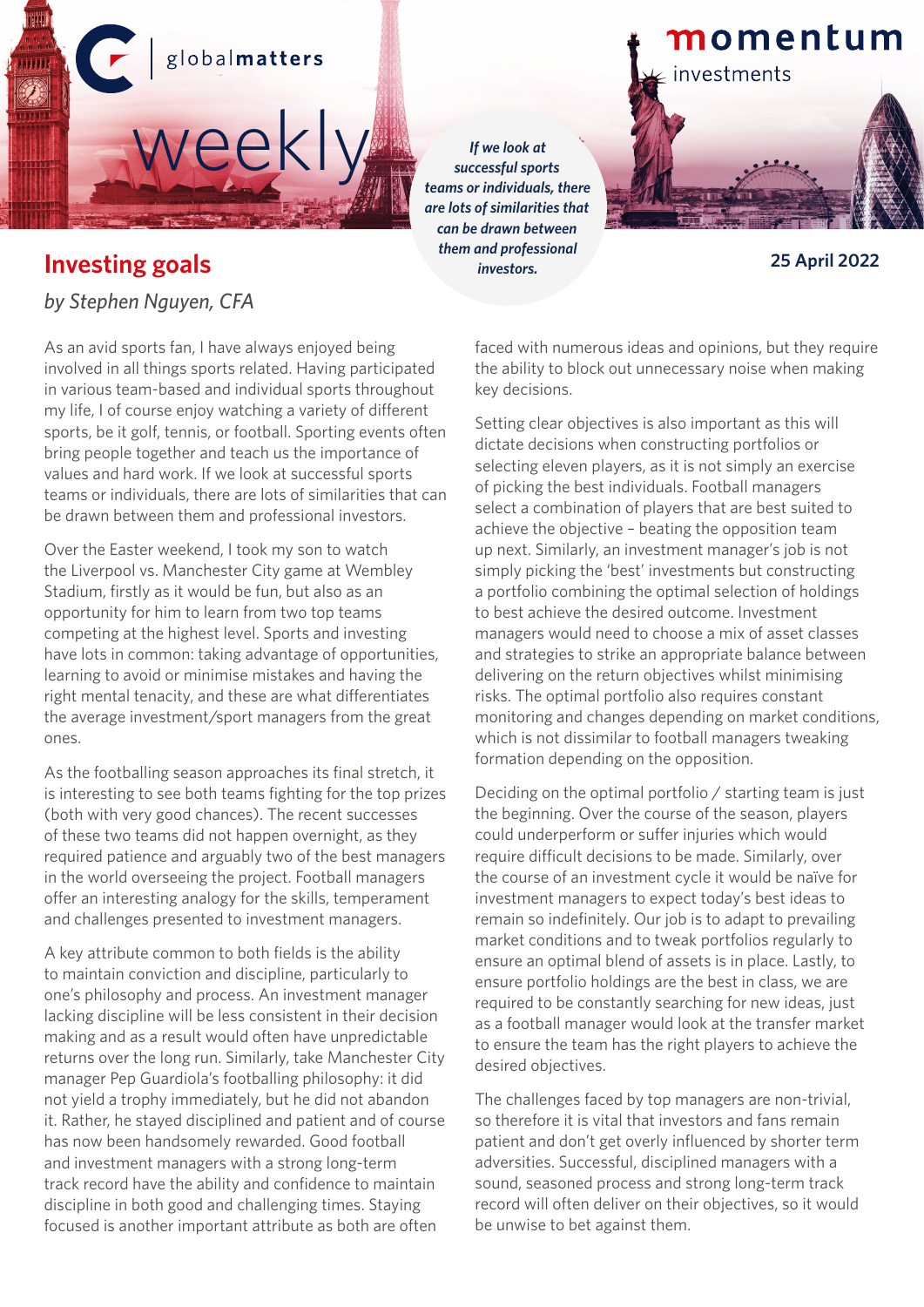# Market Focus

- » **Global equities declined 2.6% last week**
- » **Lockdown restrictions widen in China as concerns escalate in the capital Beijing**
- » **Brent crude fell 4.5% to \$106.7 a barrel amid concerns about China's demand and after Libya said it would resume output at its closed fields in the coming days**
- » **Gold fell by 0.2% to \$1,931.6 per ounce**



- » US equities fell by 2.7% last week. Transport and REITs outperformed while metal miners and media underperformed.
- » Jerome Powell said a half-point rate increase is on the table for next month's Federal Open Market Committee (FOMC) meeting and noted he saw merit in "front-end loading" moves.
- » A record 70% of US firms boosted wages in the first quarter, and most businesses are passing along higher costs to consumers.
- » US existing home sales for March were 5.77m (vs. 5.8m expected).
- » Crude oil weekly inventories were -8.02m barrels (vs. +2.471m expected).

## **Rest of the World/Asia**

- » The benchmark Global Emerging Markets Index fell by 3.3% last week, dragged lower by China.
- » Japanese equities rose by 0.5% last week.
- » Chinese equities fell by 6.8%, with record Shanghai fatalities of 51 causing concern for Beijing, mandating three-day Covid-19 testing to crackdown on the virus.
- China Q1 GDP was 4.8% (vs. 4.4 expected), industrial production for March was 5% (vs. 4.5% expected).

## **Europe**

- » European equities fell by 0.9% last week, with Construction and Banks outperforming, while Basic Resources and Healthcare underperformed.
- » President Macron won a second term, the first to do so in 20 years, defeating Marine Le Pen. Investors feared a Le Pen win would shake markets on the scale of the Brexit vote.
- » Christine Lagarde said inflation would likely be more than double the European Central Bank's target by year-end.
- » European CPI for March was 7.4% (vs. 7.5% expected).
- » The USA announced new military aid of \$300m for Ukraine.
- » German April Manufacturing PMI came in at 54.1 (vs. 54.5 expected).

### **UK**

- » UK equities fell by 1.2% last week.
- » Andrew Bailey said the Bank of England (BoE) is walking a very tight line between tackling inflation and the risk that tightening could create a recession.
- » The UK government is apparently preparing legislation that would allow it to scrap critical parts of the post-Brexit deal regarding Northern Ireland.
- » UK March retail sales were -1.4% (vs. -0.3% expected).
- » UK PMI came in lighter than expected, with the Composite at 57.6 (vs. 59.7 expected); Manufacturing at 55.3 (vs. 59 expected) and Services at 58.3 (vs. 60 expected).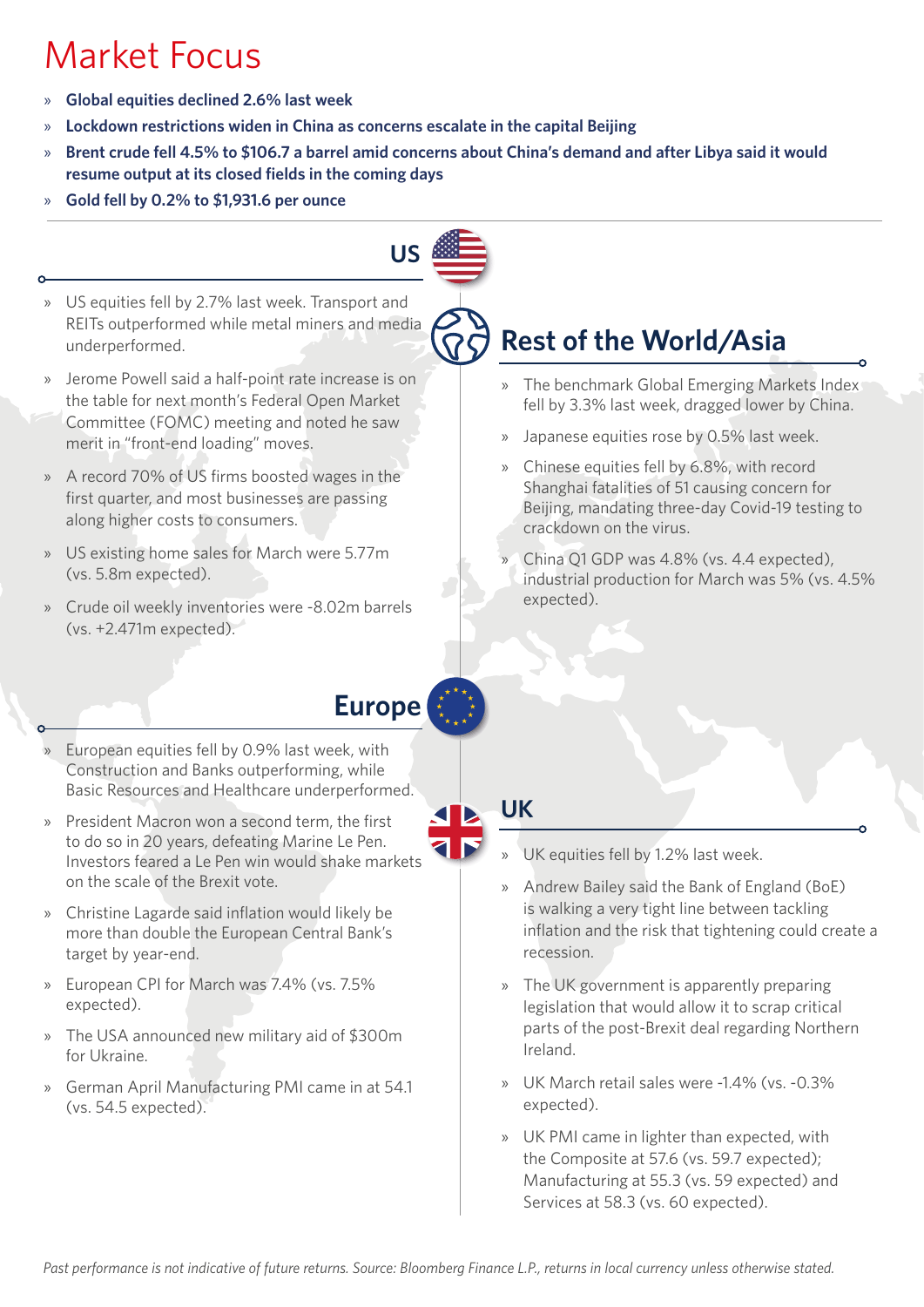

### momentum investments

# Market Summary

|                                     | <b>Cumulative returns</b> |                                |               |                 |           |  |  |
|-------------------------------------|---------------------------|--------------------------------|---------------|-----------------|-----------|--|--|
| <b>Asset Class / Region</b>         | <b>Currency</b>           | <b>Week ending</b><br>22 April | Month to date | <b>YTD 2022</b> | 12 months |  |  |
| <b>Developed Markets Equities</b>   |                           |                                |               |                 |           |  |  |
| <b>United States</b>                | <b>USD</b>                | $-2.7%$                        | $-7.1%$       | $-10.1%$        | 4.3%      |  |  |
| United Kingdom                      | GBP                       | $-1.2%$                        | $-0.3%$       | 5.3%            | 15.6%     |  |  |
| Continental Europe                  | <b>EUR</b>                | $-0.9%$                        | $-1.7%$       | $-8.6%$         | 2.7%      |  |  |
| Japan                               | <b>JPY</b>                | 0.5%                           | $-3.2%$       | $-3.3%$         | 1.5%      |  |  |
| Asia Pacific (ex Japan)             | <b>USD</b>                | $-3.0\%$                       | $-6.1%$       | $-10.8%$        | $-17.5%$  |  |  |
| Australia                           | <b>AUD</b>                | $-0.7%$                        | $-0.5%$       | 1.9%            | 10.3%     |  |  |
| Global                              | <b>USD</b>                | $-2.6%$                        | $-6.8%$       | $-10.4%$        | 0.0%      |  |  |
| <b>Emerging Markets Equities</b>    |                           |                                |               |                 |           |  |  |
| <b>Emerging Europe</b>              | <b>USD</b>                | $-2.3%$                        | $-5.5%$       | $-72.2%$        | $-69.0%$  |  |  |
| <b>Emerging Asia</b>                | <b>USD</b>                | $-3.3%$                        | $-6.7%$       | $-14.1%$        | $-21.5%$  |  |  |
| <b>Emerging Latin America</b>       | <b>USD</b>                | $-4.7%$                        | $-7.1%$       | 17.9%           | 9.4%      |  |  |
| <b>BRICs</b>                        | <b>USD</b>                | $-5.2%$                        | $-7.5%$       | $-18.9%$        | $-28.6%$  |  |  |
| China                               | <b>USD</b>                | $-6.8%$                        | $-10.4%$      | $-21.7%$        | $-39.4%$  |  |  |
| <b>MENA</b> countries               | <b>USD</b>                | $-0.4%$                        | 2.5%          | 16.7%           | 32.3%     |  |  |
| South Africa                        | <b>USD</b>                | $-7.2\%$                       | $-13.0%$      | 6.1%            | $-4.7%$   |  |  |
| India                               | <b>USD</b>                | $-2.3%$                        | $-2.8%$       | $-3.5%$         | 18.4%     |  |  |
| Global emerging markets             | <b>USD</b>                | $-3.3%$                        | $-6.3%$       | $-12.2%$        | $-18.0%$  |  |  |
| <b>Bonds</b>                        |                           |                                |               |                 |           |  |  |
| <b>US Treasuries</b>                | <b>USD</b>                | $-0.5%$                        | $-3.0%$       | $-8.1%$         | $-7.2%$   |  |  |
| US Treasuries (inflation protected) | <b>USD</b>                | 0.3%                           | $-2.3%$       | $-5.2%$         | 1.2%      |  |  |
| US Corporate (investment grade)     | <b>USD</b>                | $-1.4%$                        | $-5.0\%$      | $-12.4%$        | $-10.3%$  |  |  |
| US High Yield                       | <b>USD</b>                | $-0.9%$                        | $-2.6%$       | $-7.4%$         | $-4.1%$   |  |  |
| <b>UK Gilts</b>                     | GBP                       | $-0.1%$                        | $-2.7%$       | $-10.2%$        | $-9.5%$   |  |  |
| UK Corporate (investment grade)     | GBP                       | $-0.8%$                        | $-2.4%$       | $-9.2%$         | $-9.1%$   |  |  |
| Euro Government Bonds               | <b>EUR</b>                | $-0.9%$                        | $-2.8%$       | $-8.5%$         | $-9.3%$   |  |  |
| Euro Corporate (investment grade)   | <b>EUR</b>                | $-1.0%$                        | $-1.8%$       | $-7.1%$         | $-7.6%$   |  |  |
| Euro High Yield                     | <b>EUR</b>                | $-0.3%$                        | $-1.4%$       | $-5.6%$         | $-4.4%$   |  |  |
| Japanese Government                 | JPY                       | $-0.5%$                        | $-0.2%$       | $-2.3%$         | $-2.5%$   |  |  |
| Australian Government               | <b>AUD</b>                | $-1.2%$                        | $-1.9%$       | $-8.0%$         | $-8.1%$   |  |  |
| Global Government Bonds             | <b>USD</b>                | $-1.1%$                        | $-4.3%$       | $-10.6%$        | $-12.9%$  |  |  |
| Global Bonds                        | <b>USD</b>                | $-1.2%$                        | $-4.6%$       | $-11.1%$        | $-13.2%$  |  |  |
| Global Convertible Bonds            | <b>USD</b>                | $-1.8%$                        | $-4.4%$       | $-11.1%$        | $-15.6%$  |  |  |
| <b>Emerging Market Bonds</b>        | <b>USD</b>                | $-2.0%$                        | $-8.1%$       | $-21.0%$        | $-20.3%$  |  |  |

*Source: Bloomberg Finance L.P. Past performance is not indicative of future returns.*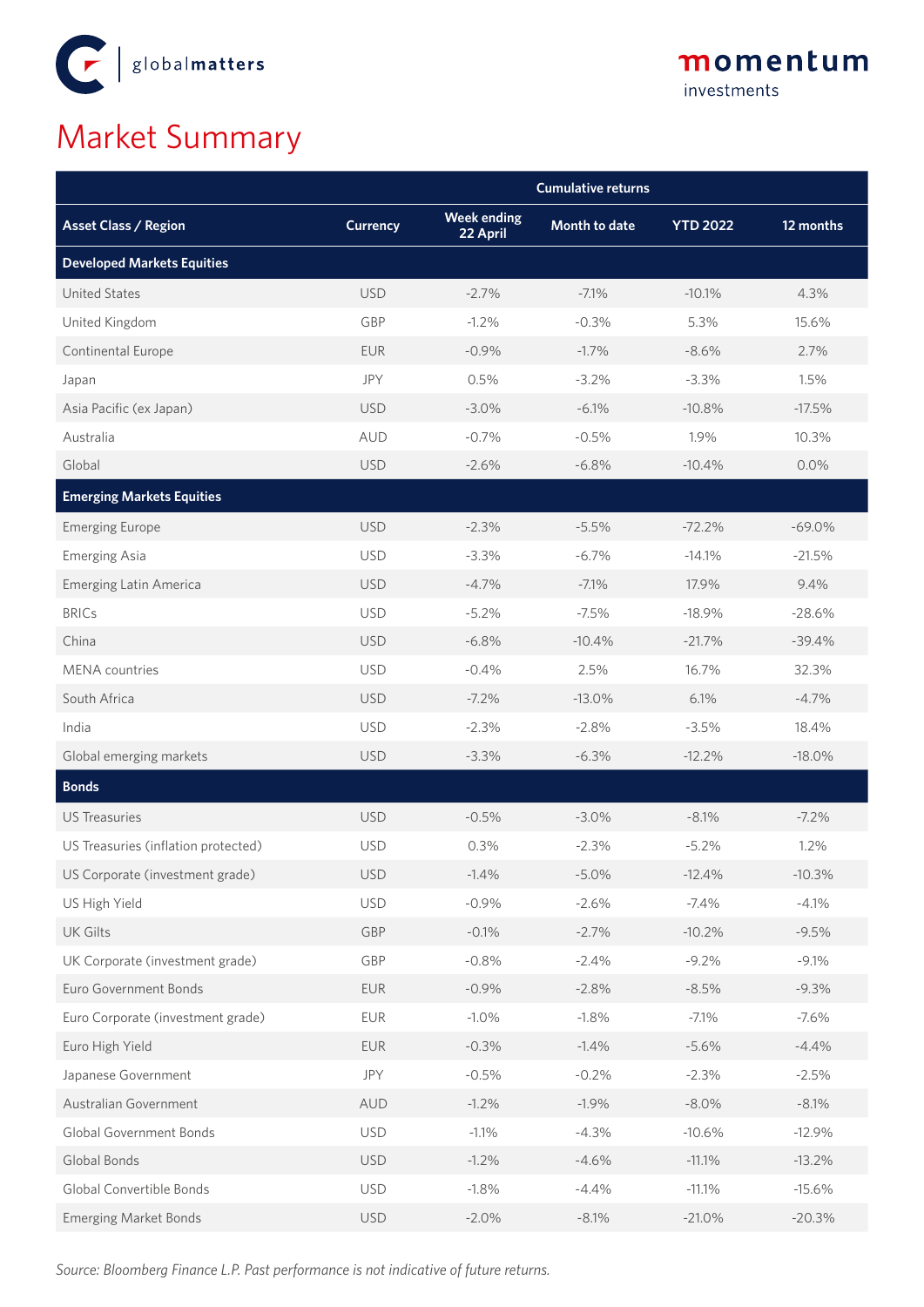

# Market Summary

|                                       | <b>Cumulative returns</b> |                                |                      |                 |           |  |
|---------------------------------------|---------------------------|--------------------------------|----------------------|-----------------|-----------|--|
| <b>Asset Class / Region</b>           | <b>Currency</b>           | <b>Week ending</b><br>22 April | <b>Month to date</b> | <b>YTD 2022</b> | 12 months |  |
| <b>Property</b>                       |                           |                                |                      |                 |           |  |
| <b>US Property Securities</b>         | <b>USD</b>                | 0.9%                           | $-0.4%$              | $-3.3%$         | 19.0%     |  |
| <b>Australian Property Securities</b> | <b>AUD</b>                | 1.3%                           | $-0.7%$              | $-7.8%$         | 10.5%     |  |
| <b>Asia Property Securities</b>       | <b>USD</b>                | $-2.6%$                        | $-2.9%$              | $-2.3%$         | $-12.4%$  |  |
| <b>Global Property Securities</b>     | <b>USD</b>                | $-0.5%$                        | $-2.3%$              | $-4.6%$         | 6.0%      |  |
| <b>Currencies</b>                     |                           |                                |                      |                 |           |  |
| Euro                                  | <b>USD</b>                | $-0.2%$                        | $-3.4%$              | $-5.3%$         | $-10.2%$  |  |
| <b>UK Pound Sterling</b>              | <b>USD</b>                | $-1.7%$                        | $-2.3%$              | $-5.2%$         | $-7.3%$   |  |
| Japanese Yen                          | <b>USD</b>                | $-1.9%$                        | $-5.4%$              | $-10.8%$        | $-16.1%$  |  |
| Australian Dollar                     | <b>USD</b>                | $-2.1%$                        | $-3.7%$              | $-0.5%$         | $-6.3%$   |  |
| South African Rand                    | <b>USD</b>                | $-6.2%$                        | $-7.2%$              | 2.0%            | $-8.4%$   |  |
| Swiss Franc                           | <b>USD</b>                | $-1.6%$                        | $-3.7%$              | $-4.9%$         | $-4.1%$   |  |
| Chinese Yuan                          | <b>USD</b>                | $-2.0%$                        | $-2.4%$              | $-2.2%$         | $-0.2%$   |  |
| <b>Commodities &amp; Alternatives</b> |                           |                                |                      |                 |           |  |
| Commodities                           | <b>USD</b>                | $-2.6%$                        | 1.2%                 | 31.6%           | 57.7%     |  |
| Agricultural Commodities              | <b>USD</b>                | $-0.1%$                        | 4.0%                 | 23.3%           | 41.6%     |  |
| Oil                                   | <b>USD</b>                | $-4.5%$                        | $-6.0%$              | 37.1%           | 63.1%     |  |
| Gold                                  | <b>USD</b>                | $-2.4%$                        | 0.0%                 | 5.6%            | 8.4%      |  |
| Hedge funds                           | <b>USD</b>                | $-0.2%$                        | $-0.2%$              | $-1.4%$         | $-0.1%$   |  |

momentum

investments